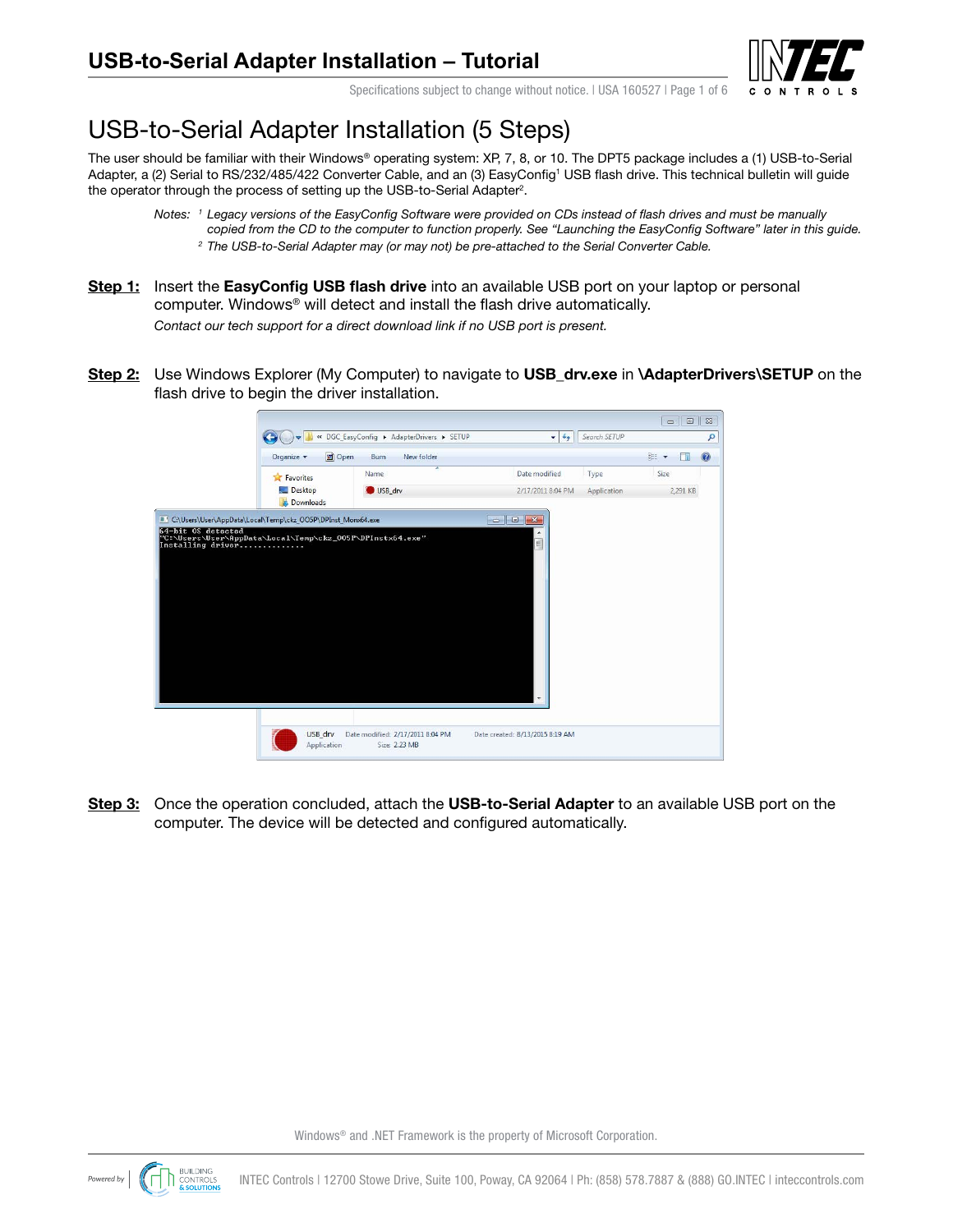

Specifications subject to change without notice. I USA 160527 I Page 2 of 6

**Step 4:** Verify the installation by checking the Device Manager.

*Access Control Panel > System > Device Manager or enter mmc devmgmt.msc in the run line; Windows 7/8/10 users may also enter Device Manager. Alternatively run Show\_Device\_Manager.bat in \DGC\_EasyConfig\Tools.*

| Programs (1)     |                                             |
|------------------|---------------------------------------------|
| mmc devmgmt.msc  |                                             |
|                  |                                             |
|                  |                                             |
|                  |                                             |
|                  |                                             |
|                  |                                             |
|                  | Enter: mmc devmgmt.msc<br>or Device Manager |
|                  |                                             |
| See more results |                                             |
| mmc devmgmt.msc  | Restart<br>×                                |
|                  |                                             |
|                  |                                             |

**Step 5:** Expand "Ports (COM & LPT)" to find "USB Serial Port (COMX)", where X is the COM port assigned to this device.

*Record the current port number as it is required later for the successful operation of the EasyConfig Software. Please note that the port number may change if the adapter is removed and plugged into a different USB port.*



*If "USB Serial Port (COMX)" is not visible, expand "Other devices" and check for "FT232R USB UART". If "FT232R USB UART" is present with "!" then the driver was not installed properly; proceed to Troubleshooting Adapter Installation.*

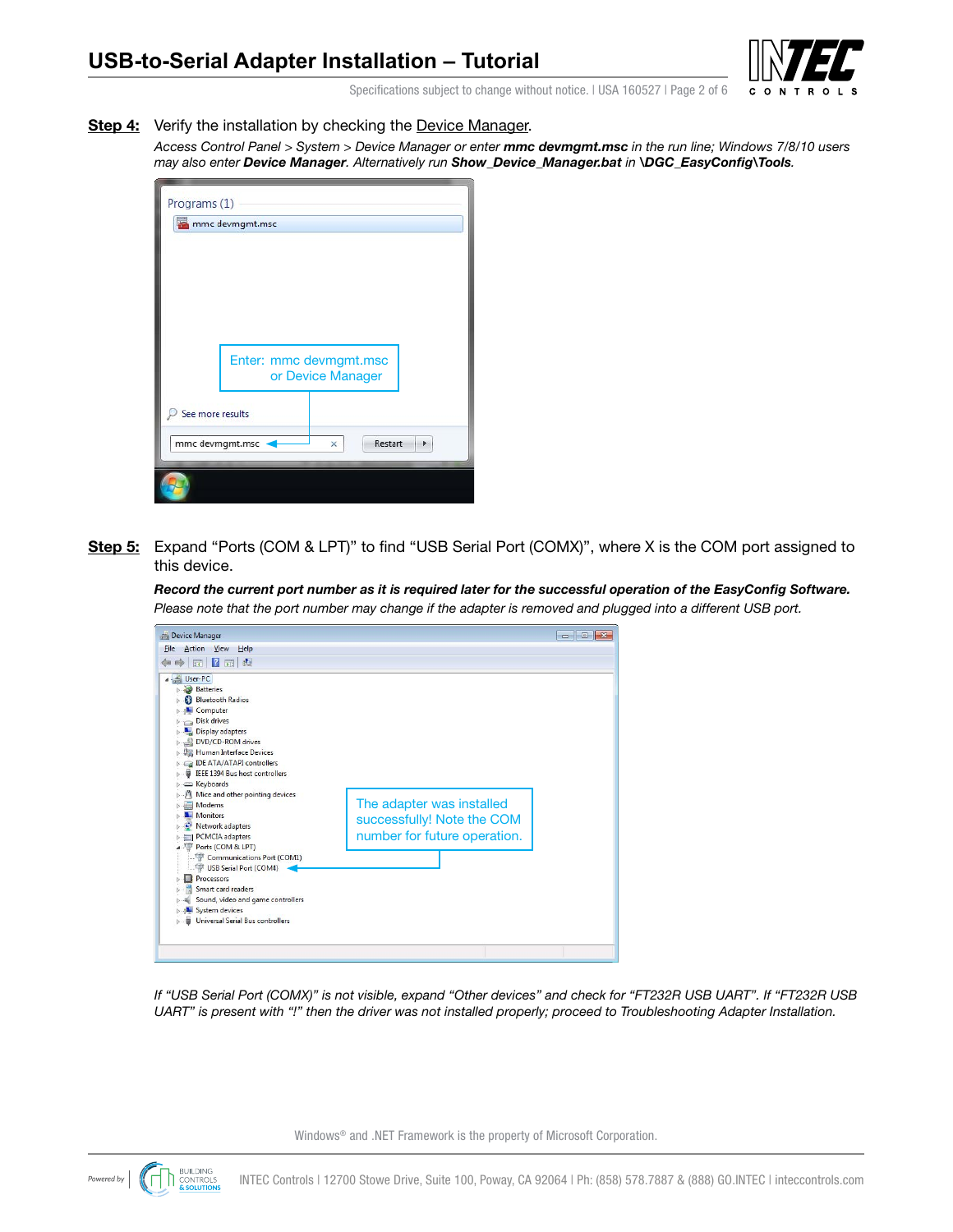

Specifications subject to change without notice. I USA 160527 | Page 3 of 6

**Adapter driver installation is completed.**



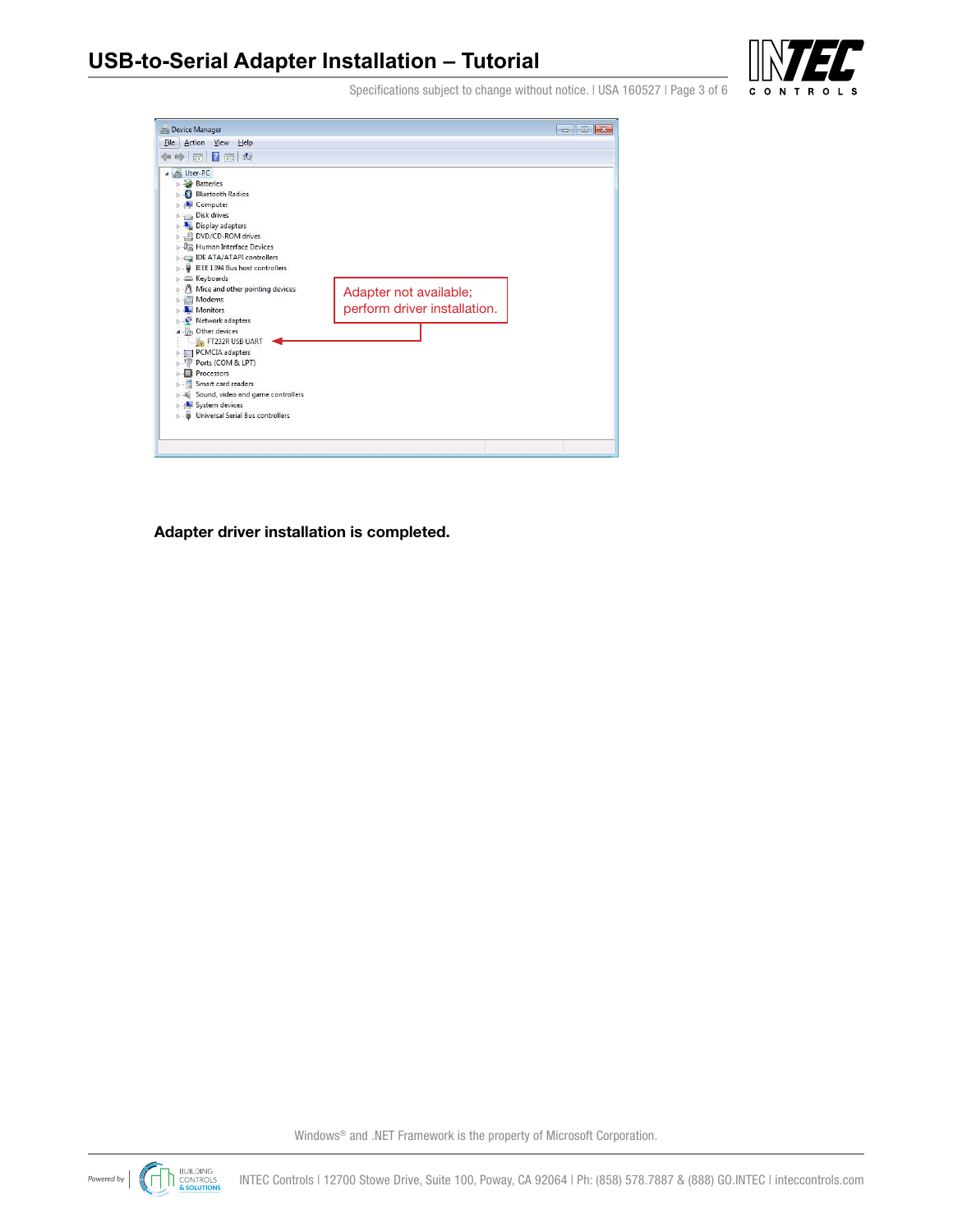

Specifications subject to change without notice. I USA 160527 I Page 4 of 6

### Troubleshooting Adapter Installation (6 Steps)

- **Step 1:** Begin by temporarily disabling any anti-virus/firewall software and confirm administrative level previledges for the current account.
- **Step 2:** Disconnect the USB-to-Serial Adapter from the computer system if it is currently attached.
- **Step 3:** Insert the EasyConfig flash drive into an available USB port and navigate to the following folder: **\DGC\_EasyConfig\AdapterDrivers\FTClean**.
- **Step 4:** Right-click **FTClean.exe** and choose "Run as administrator". *Note: Do not run FTDIUNIN.exe; it is a part of FTClean.exe.*



**Step 5:** Choose "Clean System" and watch for these prompts:



- a) "You are about to uninstall all FTDI drivers for VID 0x0403 and all PIDS. Do you want to continue?" - Choose **YES.**
- b) "Do you want to cancel driver uninstallation?" - Choose **NO.**
- *Note: A dialog box will appear and begin the uninstallation. DO NOT click on "FINISH" anytime during the process; the program will automate through various cycles without user intervention. Once completed, the screen displays "Status: System clean completed."*
- **Step 6.** Reboot the computer and reinstall the adapter driver as outlined in *USB-to-Serial Adapter Installation. If the adapter fails to register after multiple attempts, consult with your system administrator for further guidance.*

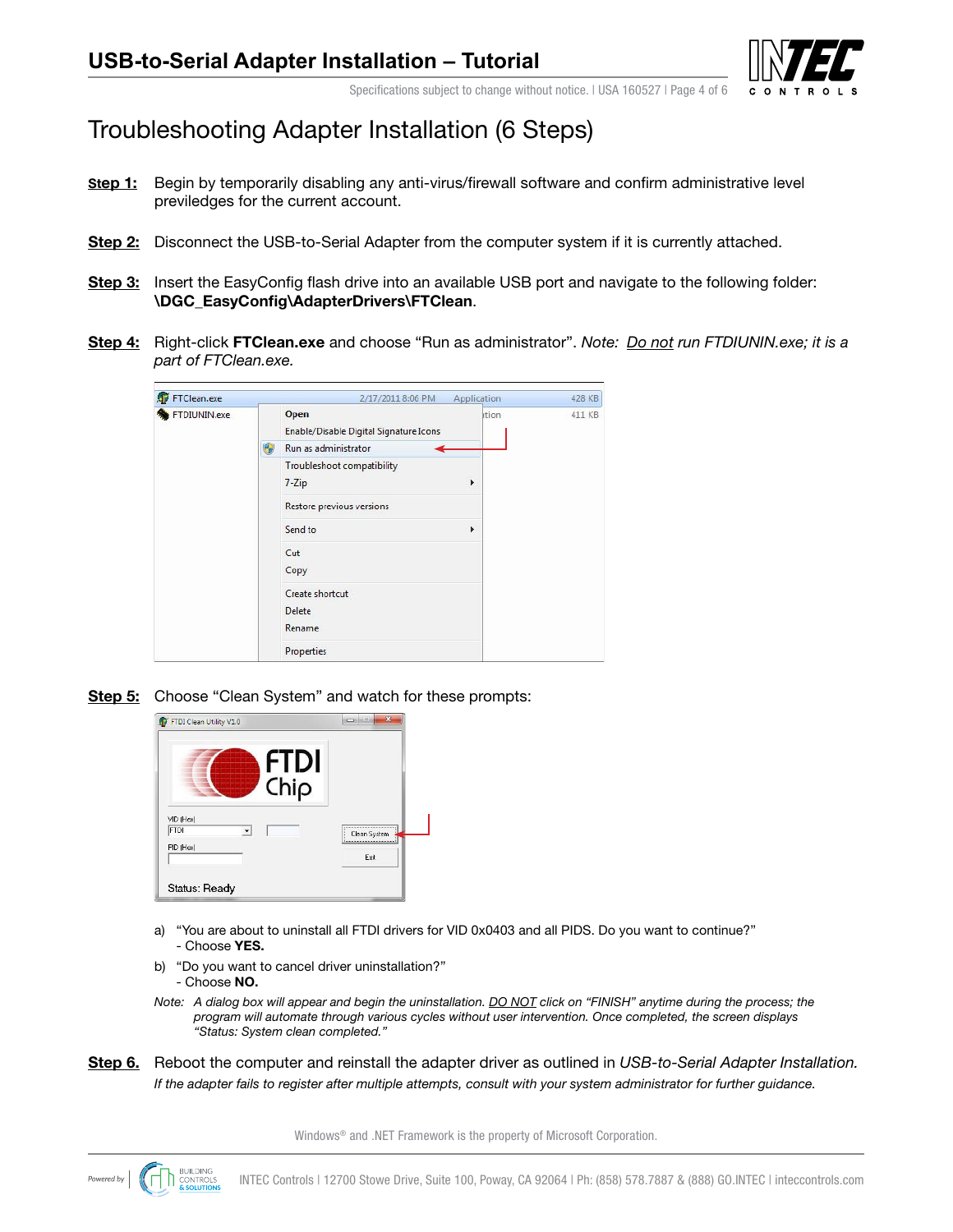

Specifications subject to change without notice. I USA 160527 I Page 5 of 6

# Launching the EasyConfig Software, v9.0.2.22 (3 Steps)

The user should be familiar with their Windows® operating system and has successfully installed the adapter driver as instructed in *USB-to-Serial Adapter Installation*. *NOTE: Install the adapter driver first! If the driver has not been installed properly, launching the EasyConfig Software may cause it to crash during startup. The adapter should also be connected before continuing.*

- **Step 1:** Insert the EasyConfig USB flash drive into an available USB port on your laptop or personal computer.
	- *Note:* If a CD was provided instead (for legacy version) of a flash drive, copy the **DGC\_EasyConfig** folder in its entirety from the *CD to your system (Desktop) or other write enabled device. The DGC EasyConfig Software is self-contained and portable as long as the complete directory moves with the executable.*
- **Step 2:** Double-click **DGC\_EasyConf.exe** to launch the application. *During normal operations, the DGC EasyConfig Software will save configuration settings to the registry and may trigger third-party firewalls (if present); grant any request to read-write.*
	- *Note: The EasyConfig Software requires Microsoft's .NET Framework 3.5, which may or may not already be installed on your system. If the EasyConfig Software crashed after launch or fail to load, proceed to EasyConfig .NET Framework Troubleshooting.*

| $\mathbf{x}$<br>DGC EasyConf.exe - Application Error                                                  |                                                                           |  |
|-------------------------------------------------------------------------------------------------------|---------------------------------------------------------------------------|--|
| The application failed to initialize properly (0xc0000135). Click on OK to terminate the application. | System missing Microsoft's<br>.NET Framework 3.5! Install<br>or download. |  |
|                                                                                                       |                                                                           |  |

**Step 3:** In the menu bar, choose System, then Interface Settings. Change the COM port to match the value observed in Step 5 of *USB-to-Serial Adapter Installation*.

| Intec Controls - DGC_EasyConf                                                                                                                                                                                | ntec Controls - DGC_EasyConf<br>$\begin{array}{c c c c c c} \hline \multicolumn{1}{c }{\mathbf{C}} & \multicolumn{1}{c }{\mathbf{X}} \end{array}$<br>23<br>$\Box$<br>$\qquad \qquad \Box$ |
|--------------------------------------------------------------------------------------------------------------------------------------------------------------------------------------------------------------|-------------------------------------------------------------------------------------------------------------------------------------------------------------------------------------------|
| File Edit View System Parameter Extras Help<br><b>Interface Settings</b><br>O SP Rel Sy<br>Transmitter<br><b>Connect Status</b><br>Connect<br><b>Report Status</b><br>8/14/2015 11:16:12 AM >Access allowed. | File Edit View System Parameter Extras Help<br>SP Rel Sys DL   M<br><b>Connect Status</b><br>Connect<br><b>Report Status</b><br>8/14/2015 11:16:12 AM >Access allowed.                    |
|                                                                                                                                                                                                              | <b>Interface Settings</b><br>$\mathbf{x}$<br>COM4<br>COM Port:<br>÷<br>COM <sub>3</sub><br>COM1<br>$\frac{\text{COM4}}{\text{OM}}$<br>CONTOCH                                             |

**The EasyConfig Software is now ready to connect with the DGC system.**